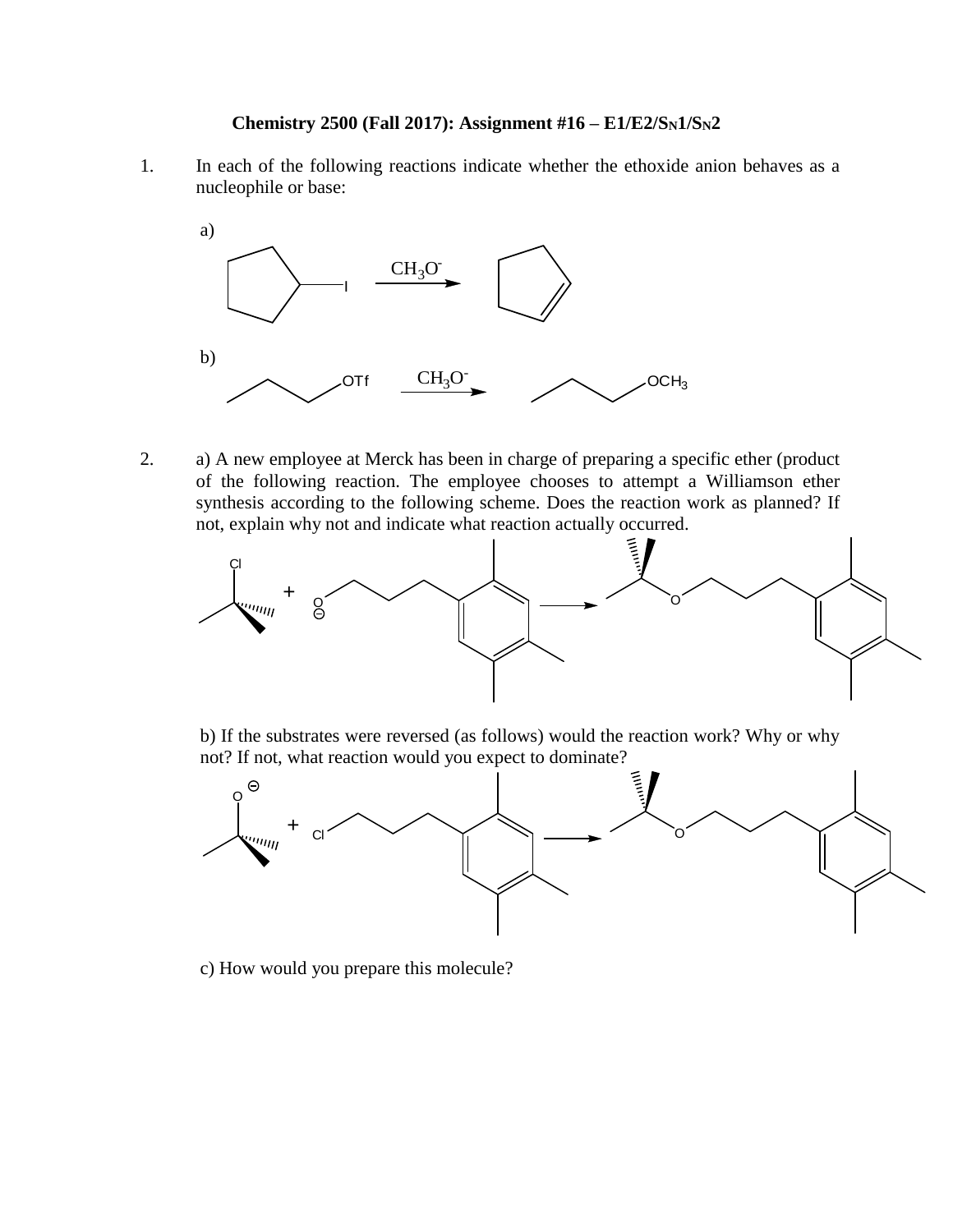3. Which of the following pairs of reactions, if either, is faster? In 10 words or less explain your reasoning and indicate which mechanism  $(S_N1, S_N2, E1, E2)$  applies.

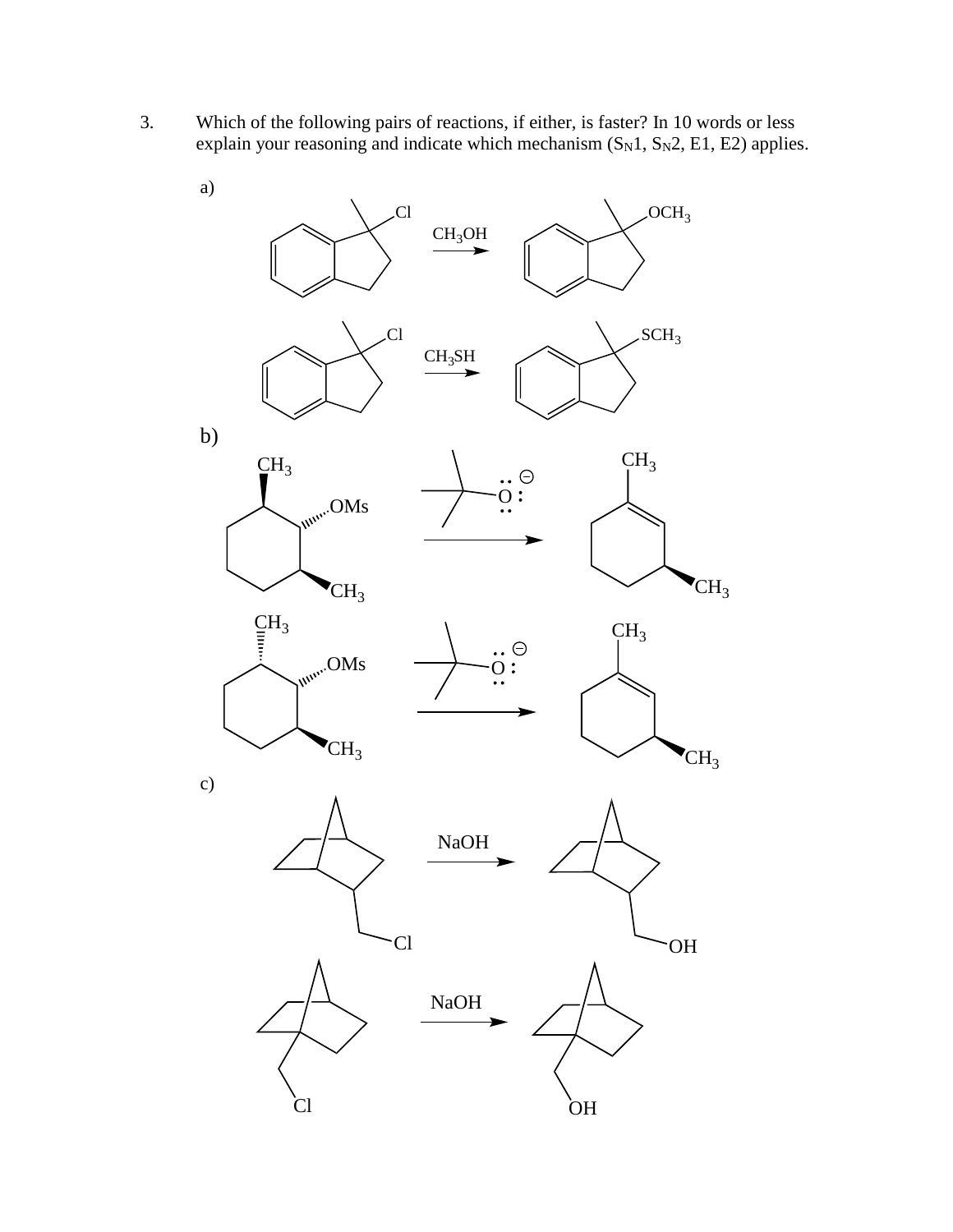$\overline{4}$ . For each of the following reactions, give the expected product including the correct stereochemistry. If a mixture of products is formed, then show all products. Where possible indicate which is the major product(s). In addition, indicate what mechanisms are operative  $(S_N1, S_N2, E1, E2$  etc.). If no reaction occurs, then state a reason why this is the case.

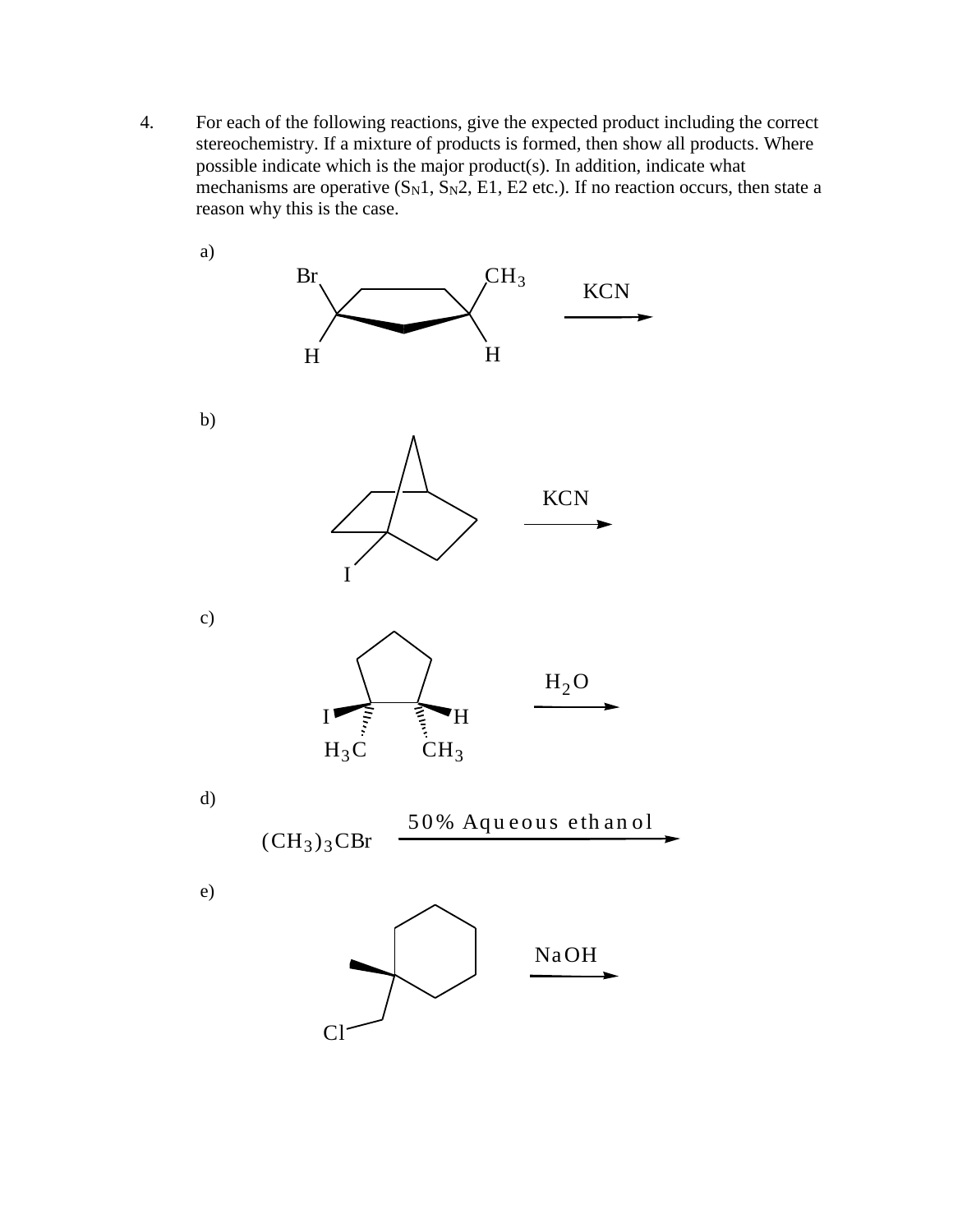

5. The carbon-deuterium bond is stronger than the regular C–H bond. In the two reactions shown below, the alcohol product is formed at the same rate in each, while the alkene product is formed more slowly in the second reaction. Explain.

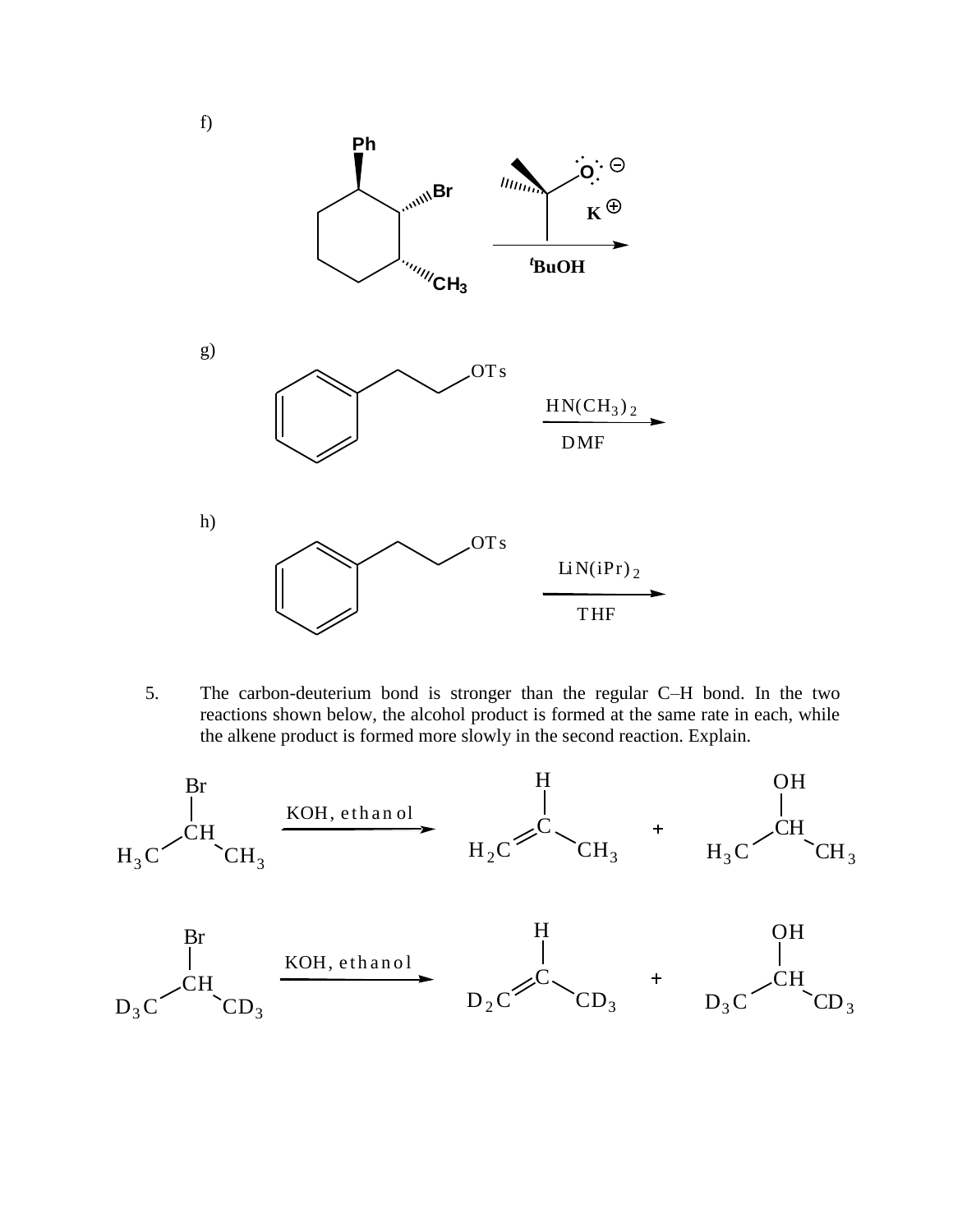6. The following substrate is a 1° alkyl halide and can undergo either an  $S_N2$  or E2 reaction. Reaction of this substrate with the four different bases/nucleophiles shown gives different results: no reaction, E2 predominantly,  $S_N2$  only or E2 and  $S_N2$ . Classify the base/nucleophile in each case (strong or weak, base and/or nucleophile) and match the outcome with the reaction.



7. If the substrate is allyl bromide things change quite significantly. Why, what are the products, and what mechanisms are operative?